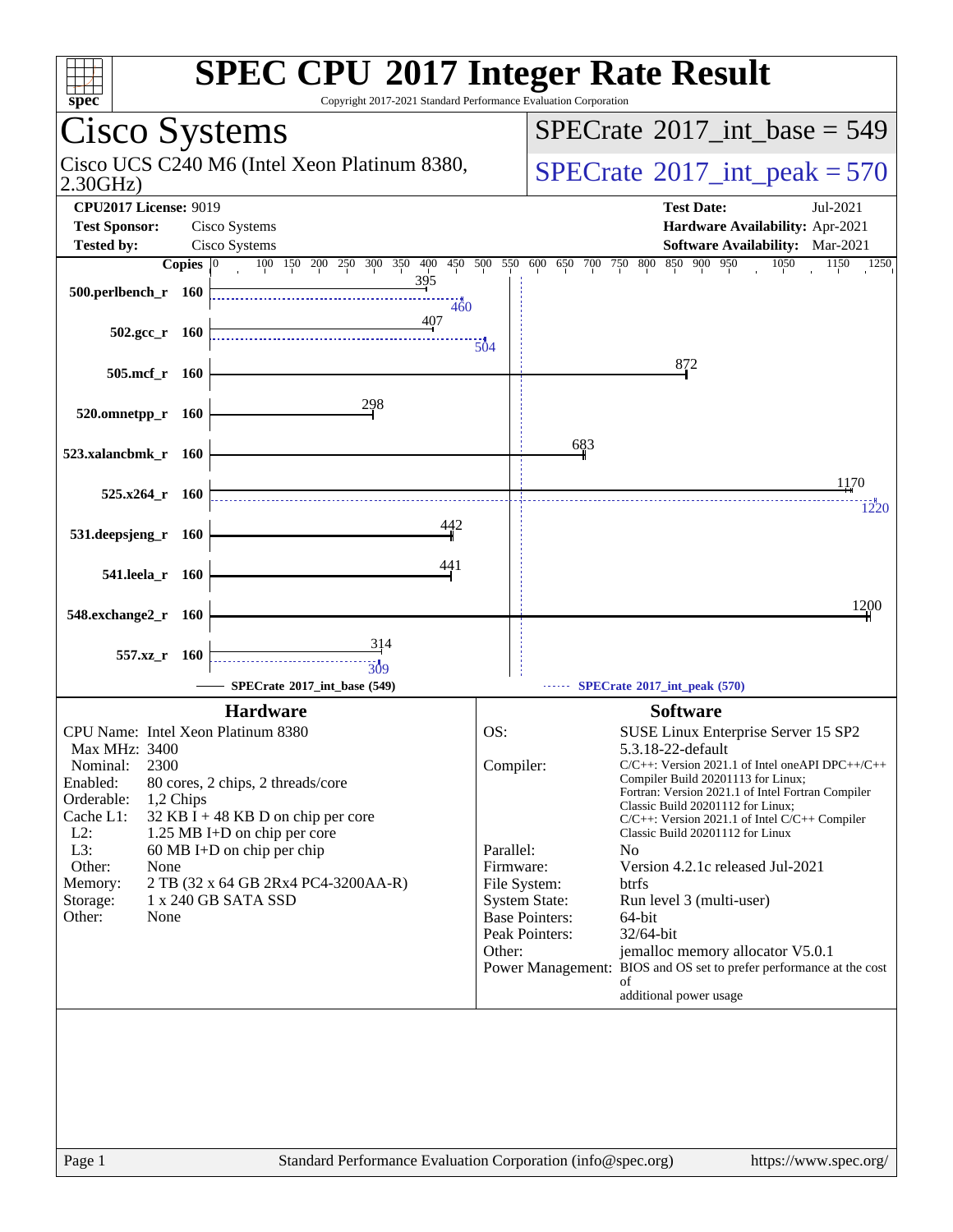

Copyright 2017-2021 Standard Performance Evaluation Corporation

## Cisco Systems

Cisco UCS C240 M6 (Intel Xeon Platinum 8380,  $\vert$ [SPECrate](http://www.spec.org/auto/cpu2017/Docs/result-fields.html#SPECrate2017intpeak)®[2017\\_int\\_peak = 5](http://www.spec.org/auto/cpu2017/Docs/result-fields.html#SPECrate2017intpeak)70

 $SPECTate@2017_int\_base = 549$ 

2.30GHz)

**[CPU2017 License:](http://www.spec.org/auto/cpu2017/Docs/result-fields.html#CPU2017License)** 9019 **[Test Date:](http://www.spec.org/auto/cpu2017/Docs/result-fields.html#TestDate)** Jul-2021 **[Test Sponsor:](http://www.spec.org/auto/cpu2017/Docs/result-fields.html#TestSponsor)** Cisco Systems **[Hardware Availability:](http://www.spec.org/auto/cpu2017/Docs/result-fields.html#HardwareAvailability)** Apr-2021 **[Tested by:](http://www.spec.org/auto/cpu2017/Docs/result-fields.html#Testedby)** Cisco Systems **[Software Availability:](http://www.spec.org/auto/cpu2017/Docs/result-fields.html#SoftwareAvailability)** Mar-2021

### **[Results Table](http://www.spec.org/auto/cpu2017/Docs/result-fields.html#ResultsTable)**

| <b>Base</b>                              |               |                |       |                | <b>Peak</b> |                |       |               |                |              |                |              |                |              |
|------------------------------------------|---------------|----------------|-------|----------------|-------------|----------------|-------|---------------|----------------|--------------|----------------|--------------|----------------|--------------|
| <b>Benchmark</b>                         | <b>Copies</b> | <b>Seconds</b> | Ratio | <b>Seconds</b> | Ratio       | <b>Seconds</b> | Ratio | <b>Copies</b> | <b>Seconds</b> | <b>Ratio</b> | <b>Seconds</b> | <b>Ratio</b> | <b>Seconds</b> | <b>Ratio</b> |
| $500.$ perlbench_r                       | 160           | 645            | 395   | 645            | 395         | 641            | 397   | 160           | 554            | 460          | 553            | 460          | 551            | 462          |
| $502.\text{gcc}$ <sub>r</sub>            | 160           | 557            | 407   | 557            | 407         | 555            | 408   | 160           | 450            | 504          | 451            | 502          | 449            | 505          |
| $505$ .mcf r                             | 160           | 297            | 871   | 296            | 872         | 296            | 873   | 160           | 297            | 871          | 296            | 872          | 296            | 873          |
| 520.omnetpp_r                            | 160           | 703            | 299   | 704            | 298         | 705            | 298   | 160           | 703            | 299          | 704            | 298          | 705            | 298          |
| 523.xalancbmk r                          | 160           | 247            | 683   | 247            | 683         | 246            | 687   | 160           | 247            | 683          | 247            | 683          | 246            | 687          |
| $525.x264$ r                             | 160           | 239            | 1170  | 241            | 160         | 238            | 1180  | 160           | 230            | 220          | 230            | 1220         | 230            | 1220         |
| 531.deepsjeng_r                          | 160           | 415            | 442   | 416            | 441         | 413            | 444   | 160           | 415            | 442          | 416            | 441          | 413            | 444          |
| 541.leela r                              | 160           | 602            | 440   | 601            | 441         | 601            | 441   | 160           | 602            | 440          | 601            | 441          | 601            | 441          |
| 548.exchange2_r                          | 160           | 349            | 1200  | 349            | 1200        | 347            | 1210  | 160           | 349            | 200          | 349            | 1200         | 347            | 1210         |
| 557.xz r                                 | 160           | 552            | 313   | 551            | <u>314</u>  | 551            | 314   | 160           | 560            | <u>309</u>   | 561            | 308          | 556            | 311          |
| $SPECrate^{\circ}2017$ int base =<br>549 |               |                |       |                |             |                |       |               |                |              |                |              |                |              |
| $CDDCL_{14} = 0.0017$ $1.4$ $1.1$        |               |                | $-10$ |                |             |                |       |               |                |              |                |              |                |              |

**[SPECrate](http://www.spec.org/auto/cpu2017/Docs/result-fields.html#SPECrate2017intpeak)[2017\\_int\\_peak =](http://www.spec.org/auto/cpu2017/Docs/result-fields.html#SPECrate2017intpeak) 570**

Results appear in the [order in which they were run](http://www.spec.org/auto/cpu2017/Docs/result-fields.html#RunOrder). Bold underlined text [indicates a median measurement](http://www.spec.org/auto/cpu2017/Docs/result-fields.html#Median).

### **[Submit Notes](http://www.spec.org/auto/cpu2017/Docs/result-fields.html#SubmitNotes)**

 The numactl mechanism was used to bind copies to processors. The config file option 'submit' was used to generate numactl commands to bind each copy to a specific processor. For details, please see the config file.

### **[Operating System Notes](http://www.spec.org/auto/cpu2017/Docs/result-fields.html#OperatingSystemNotes)**

Stack size set to unlimited using "ulimit -s unlimited"

### **[Environment Variables Notes](http://www.spec.org/auto/cpu2017/Docs/result-fields.html#EnvironmentVariablesNotes)**

```
Environment variables set by runcpu before the start of the run:
LD_LIBRARY_PATH =
      "/home/cpu2017/lib/intel64:/home/cpu2017/lib/ia32:/home/cpu2017/je5.0.1-
      32"
MALLOC_CONF = "retain:true"
```
### **[General Notes](http://www.spec.org/auto/cpu2017/Docs/result-fields.html#GeneralNotes)**

 Binaries compiled on a system with 1x Intel Core i9-7940X CPU + 64GB RAM memory using openSUSE Leap 15.2 Transparent Huge Pages enabled by default Prior to runcpu invocation Filesystem page cache synced and cleared with: sync; echo 3> /proc/sys/vm/drop\_caches runcpu command invoked through numactl i.e.:

| Page 2<br>Standard Performance Evaluation Corporation (info@spec.org)<br>https://www.spec.org/ |
|------------------------------------------------------------------------------------------------|
|------------------------------------------------------------------------------------------------|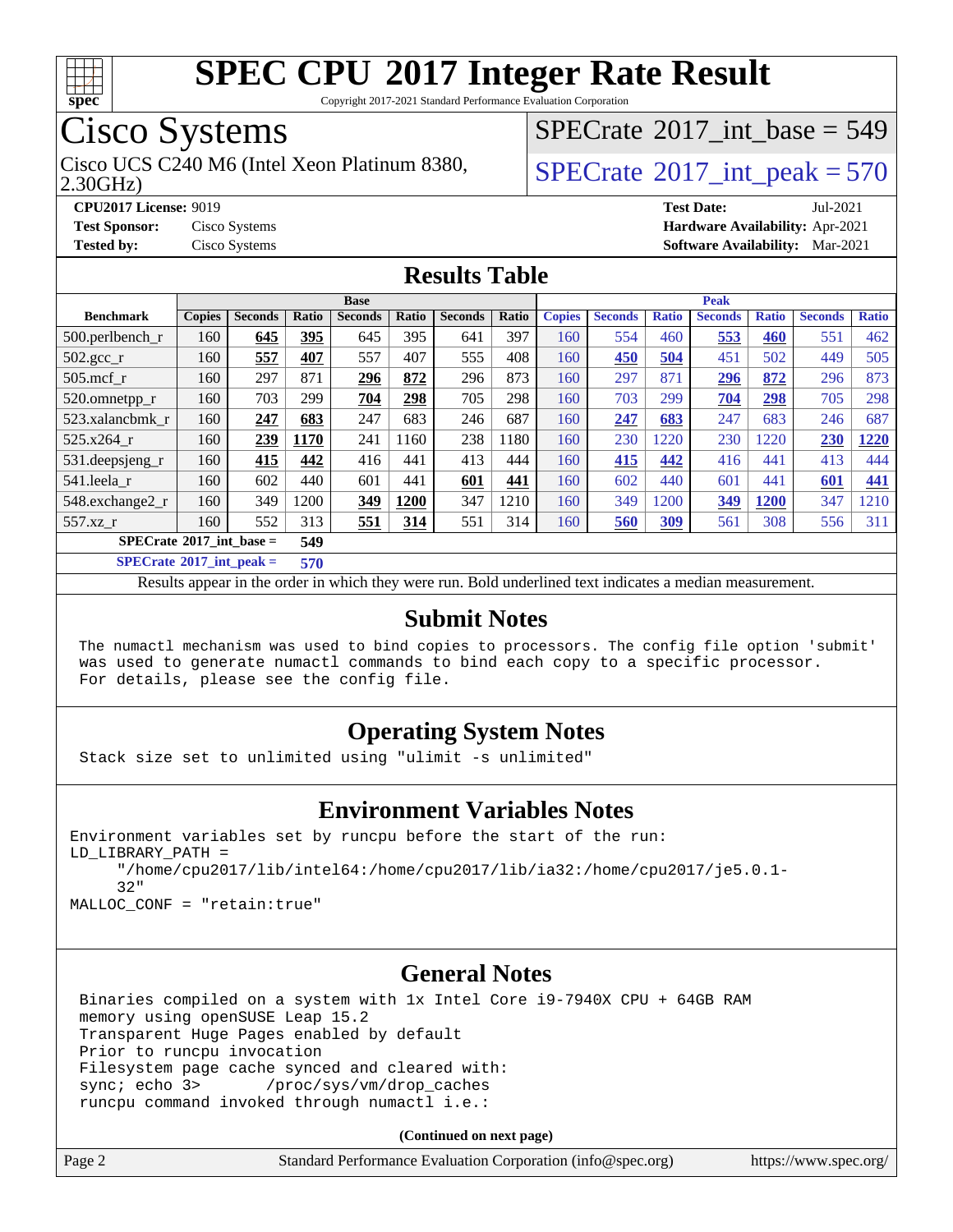

Copyright 2017-2021 Standard Performance Evaluation Corporation

## Cisco Systems

Cisco UCS C240 M6 (Intel Xeon Platinum 8380,<br>2.30GHz)

 $SPECTate@2017_int\_base = 549$ 

 $SPECTate$ <sup>®</sup>[2017\\_int\\_peak = 5](http://www.spec.org/auto/cpu2017/Docs/result-fields.html#SPECrate2017intpeak)70

**[Test Sponsor:](http://www.spec.org/auto/cpu2017/Docs/result-fields.html#TestSponsor)** Cisco Systems **[Hardware Availability:](http://www.spec.org/auto/cpu2017/Docs/result-fields.html#HardwareAvailability)** Apr-2021 **[Tested by:](http://www.spec.org/auto/cpu2017/Docs/result-fields.html#Testedby)** Cisco Systems **[Software Availability:](http://www.spec.org/auto/cpu2017/Docs/result-fields.html#SoftwareAvailability)** Mar-2021

**[CPU2017 License:](http://www.spec.org/auto/cpu2017/Docs/result-fields.html#CPU2017License)** 9019 **[Test Date:](http://www.spec.org/auto/cpu2017/Docs/result-fields.html#TestDate)** Jul-2021

### **[General Notes \(Continued\)](http://www.spec.org/auto/cpu2017/Docs/result-fields.html#GeneralNotes)**

 numactl --interleave=all runcpu <etc> NA: The test sponsor attests, as of date of publication, that CVE-2017-5754 (Meltdown) is mitigated in the system as tested and documented. Yes: The test sponsor attests, as of date of publication, that CVE-2017-5753 (Spectre variant 1) is mitigated in the system as tested and documented. Yes: The test sponsor attests, as of date of publication, that CVE-2017-5715 (Spectre variant 2) is mitigated in the system as tested and documented. jemalloc, a general purpose malloc implementation built with the RedHat Enterprise 7.5, and the system compiler gcc 4.8.5 sources available from jemalloc.net or<https://github.com/jemalloc/jemalloc/releases>

### **[Platform Notes](http://www.spec.org/auto/cpu2017/Docs/result-fields.html#PlatformNotes)**

BIOS Settings: Adjacent Cache Line Prefetcher set to Disabled DCU Streamer Prefetch set to Disabled UPI Link Enablement set to 1 UPI Power Management set to Enabled Sub NUMA Clustering set to Enabled LLC Dead Line set to Disabled Memory Refresh Rate set to 1x Refresh ADDDC Sparing set to Disabled Patrol Scrub set to Disabled Enhanced CPU performance set to Auto Energy Efficient Turbo set to Enabled Processor C6 Report set to Enabled Processor C1E set to Enabled Sysinfo program /home/cpu2017/bin/sysinfo Rev: r6622 of 2021-04-07 982a61ec0915b55891ef0e16acafc64d running on install Sat Jul 3 18:47:34 2021 SUT (System Under Test) info as seen by some common utilities. For more information on this section, see <https://www.spec.org/cpu2017/Docs/config.html#sysinfo> From /proc/cpuinfo model name : Intel(R) Xeon(R) Platinum 8380 CPU @ 2.30GHz 2 "physical id"s (chips) 160 "processors" cores, siblings (Caution: counting these is hw and system dependent. The following excerpts from /proc/cpuinfo might not be reliable. Use with caution.) cpu cores : 40 siblings : 80 physical 0: cores 0 1 2 3 4 5 6 7 8 9 10 11 12 13 14 15 16 17 18 19 20 21 22 23 24 25 26 27 28 29 30 31 32 33 34 35 36 37 38 39

| Page 3 | Standard Performance Evaluation Corporation (info@spec.org) | https://www.spec.org/ |
|--------|-------------------------------------------------------------|-----------------------|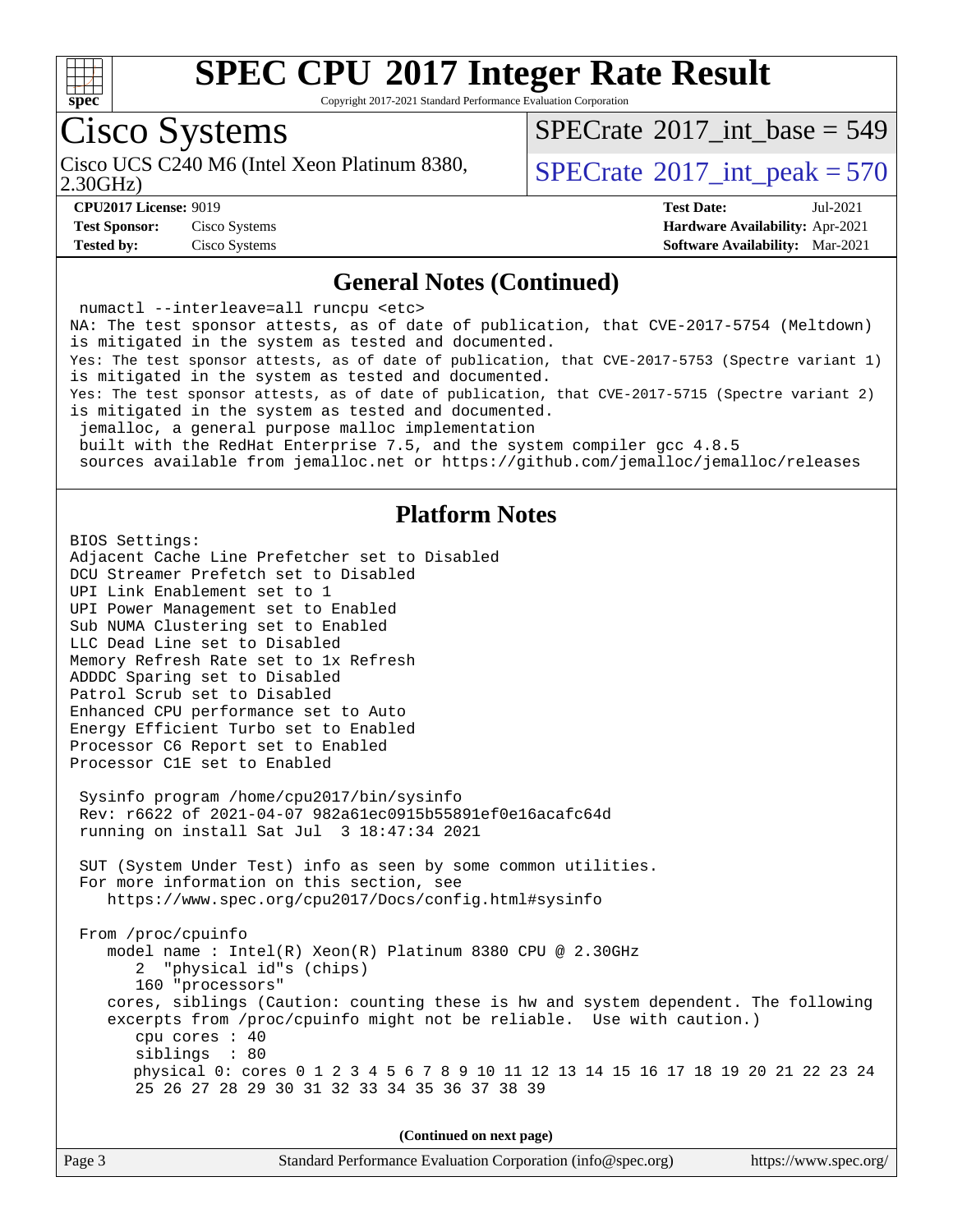

Copyright 2017-2021 Standard Performance Evaluation Corporation

## Cisco Systems

2.30GHz) Cisco UCS C240 M6 (Intel Xeon Platinum 8380,  $\vert$ [SPECrate](http://www.spec.org/auto/cpu2017/Docs/result-fields.html#SPECrate2017intpeak)®[2017\\_int\\_peak = 5](http://www.spec.org/auto/cpu2017/Docs/result-fields.html#SPECrate2017intpeak)70

 $SPECTate$ <sup>®</sup>[2017\\_int\\_base =](http://www.spec.org/auto/cpu2017/Docs/result-fields.html#SPECrate2017intbase) 549

**[Test Sponsor:](http://www.spec.org/auto/cpu2017/Docs/result-fields.html#TestSponsor)** Cisco Systems **[Hardware Availability:](http://www.spec.org/auto/cpu2017/Docs/result-fields.html#HardwareAvailability)** Apr-2021 **[Tested by:](http://www.spec.org/auto/cpu2017/Docs/result-fields.html#Testedby)** Cisco Systems **[Software Availability:](http://www.spec.org/auto/cpu2017/Docs/result-fields.html#SoftwareAvailability)** Mar-2021

**[CPU2017 License:](http://www.spec.org/auto/cpu2017/Docs/result-fields.html#CPU2017License)** 9019 **[Test Date:](http://www.spec.org/auto/cpu2017/Docs/result-fields.html#TestDate)** Jul-2021

### **[Platform Notes \(Continued\)](http://www.spec.org/auto/cpu2017/Docs/result-fields.html#PlatformNotes)**

 physical 1: cores 0 1 2 3 4 5 6 7 8 9 10 11 12 13 14 15 16 17 18 19 20 21 22 23 24 25 26 27 28 29 30 31 32 33 34 35 36 37 38 39

From lscpu from util-linux 2.33.1:

| Architecture:                    | x86_64                                           |
|----------------------------------|--------------------------------------------------|
| $CPU op-mode(s):$ 32-bit, 64-bit |                                                  |
| Byte Order: Little Endian        |                                                  |
| Address sizes:                   | 46 bits physical, 57 bits virtual                |
| CPU(s):                          | 160                                              |
| On-line CPU(s) list: $0-159$     |                                                  |
| Thread(s) per core:              | 2                                                |
| $Core(s)$ per socket: 40         |                                                  |
| Socket(s):                       | 2                                                |
| NUMA node(s):                    | 4                                                |
| Vendor ID:                       | GenuineIntel                                     |
| CPU family:                      | 6                                                |
| Model:                           | 106                                              |
| Model name:                      | Intel(R) Xeon(R) Platinum 8380 CPU @ 2.30GHz     |
| Stepping:                        | 6                                                |
| CPU MHz:                         | 1042.880                                         |
| $CPU$ $max$ $MHz$ :              | 3400.0000                                        |
| CPU min MHz: 800.0000            |                                                  |
| BogoMIPS:                        | 4600.00                                          |
| Virtualization:<br>$VT - x$      |                                                  |
| Lld cache:                       | 48K                                              |
| Lli cache:                       | 32K                                              |
| L2 cache:                        | 1280K                                            |
| $L3$ cache:                      | 61440K                                           |
| NUMA node0 $CPU(s): 0-19, 80-99$ |                                                  |
| NUMA node1 CPU(s): 20-39,100-119 |                                                  |
| NUMA node2 CPU(s): 40-59,120-139 |                                                  |
| NUMA $node3$ $CPU(s):$           | 60-79,140-159                                    |
| Flaqs:                           | fpu vme de pse tsc msr pae mce cx8 apic sep mtrr |

pge mca cmov pat pse36 clflush dts acpi mmx fxsr sse sse2 ss ht tm pbe syscall nx pdpe1gb rdtscp lm constant\_tsc art arch\_perfmon pebs bts rep\_good nopl xtopology nonstop\_tsc cpuid aperfmperf pni pclmulqdq dtes64 monitor ds\_cpl vmx smx est tm2 ssse3 sdbg fma cx16 xtpr pdcm pcid dca sse4\_1 sse4\_2 x2apic movbe popcnt tsc\_deadline\_timer aes xsave avx f16c rdrand lahf\_lm abm 3dnowprefetch cpuid\_fault epb cat\_l3 invpcid\_single ssbd mba ibrs ibpb stibp ibrs\_enhanced tpr\_shadow vnmi flexpriority ept vpid ept\_ad fsgsbase tsc\_adjust bmi1 hle avx2 smep bmi2 erms invpcid rtm cqm rdt\_a avx512f avx512dq rdseed adx smap avx512ifma clflushopt clwb intel\_pt avx512cd sha\_ni avx512bw avx512vl xsaveopt xsavec xgetbv1 xsaves cqm\_llc cqm\_occup\_llc cqm\_mbm\_total cqm\_mbm\_local wbnoinvd dtherm ida arat pln pts hwp hwp\_act\_window hwp\_epp hwp\_pkg\_req avx512vbmi umip pku ospke avx512\_vbmi2 gfni vaes vpclmulqdq avx512\_vnni avx512\_bitalg tme avx512\_vpopcntdq la57 rdpid md\_clear pconfig flush\_l1d arch\_capabilities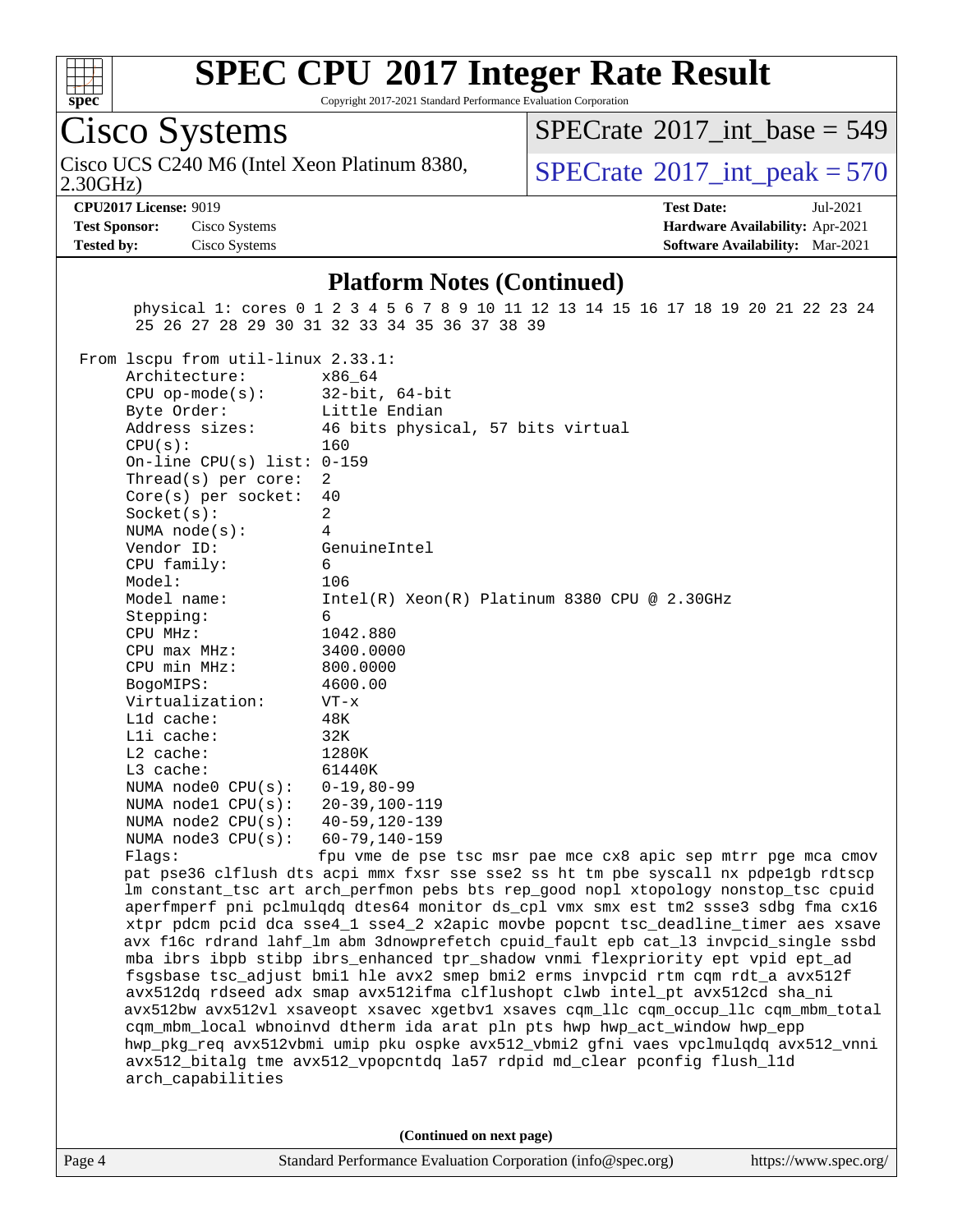

Copyright 2017-2021 Standard Performance Evaluation Corporation

**(Continued on next page)**

Page 5 Standard Performance Evaluation Corporation [\(info@spec.org\)](mailto:info@spec.org) <https://www.spec.org/>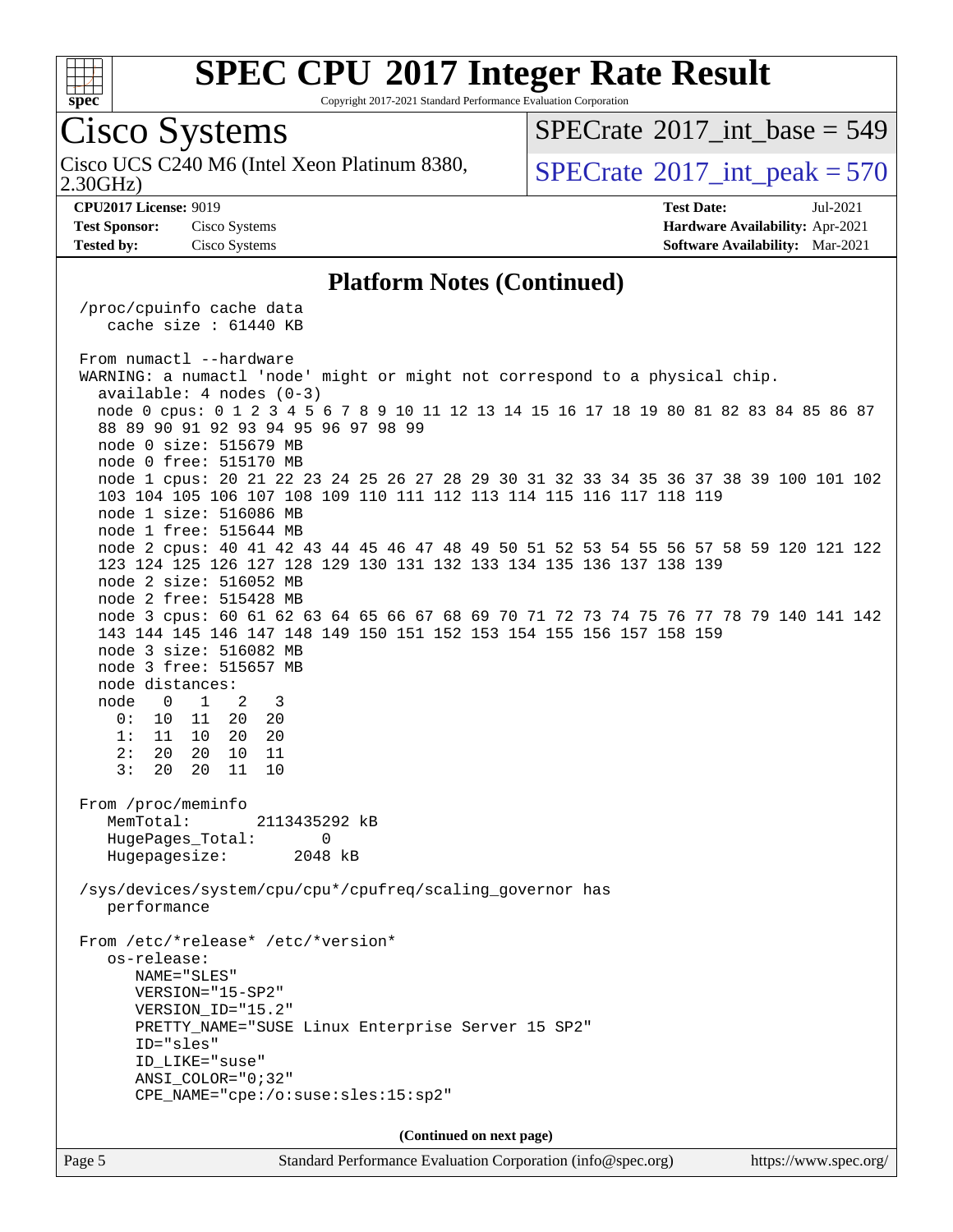

Copyright 2017-2021 Standard Performance Evaluation Corporation

## Cisco Systems

2.30GHz) Cisco UCS C240 M6 (Intel Xeon Platinum 8380,  $\vert$  [SPECrate](http://www.spec.org/auto/cpu2017/Docs/result-fields.html#SPECrate2017intpeak)<sup>®</sup>[2017\\_int\\_peak = 5](http://www.spec.org/auto/cpu2017/Docs/result-fields.html#SPECrate2017intpeak)70

 $SPECrate$ <sup>®</sup>[2017\\_int\\_base =](http://www.spec.org/auto/cpu2017/Docs/result-fields.html#SPECrate2017intbase) 549

**[Test Sponsor:](http://www.spec.org/auto/cpu2017/Docs/result-fields.html#TestSponsor)** Cisco Systems **[Hardware Availability:](http://www.spec.org/auto/cpu2017/Docs/result-fields.html#HardwareAvailability)** Apr-2021 **[Tested by:](http://www.spec.org/auto/cpu2017/Docs/result-fields.html#Testedby)** Cisco Systems **[Software Availability:](http://www.spec.org/auto/cpu2017/Docs/result-fields.html#SoftwareAvailability)** Mar-2021

**[CPU2017 License:](http://www.spec.org/auto/cpu2017/Docs/result-fields.html#CPU2017License)** 9019 **[Test Date:](http://www.spec.org/auto/cpu2017/Docs/result-fields.html#TestDate)** Jul-2021

### **[Platform Notes \(Continued\)](http://www.spec.org/auto/cpu2017/Docs/result-fields.html#PlatformNotes)**

 uname -a: Linux install 5.3.18-22-default #1 SMP Wed Jun 3 12:16:43 UTC 2020 (720aeba) x86\_64 x86\_64 x86\_64 GNU/Linux Kernel self-reported vulnerability status: CVE-2018-12207 (iTLB Multihit): Not affected CVE-2018-3620 (L1 Terminal Fault): Not affected Microarchitectural Data Sampling: Not affected CVE-2017-5754 (Meltdown): Not affected CVE-2018-3639 (Speculative Store Bypass): Mitigation: Speculative Store Bypass disabled via prctl and seccomp CVE-2017-5753 (Spectre variant 1): Mitigation: usercopy/swapgs barriers and \_\_user pointer sanitization CVE-2017-5715 (Spectre variant 2): Mitigation: Enhanced IBRS, IBPB: conditional, RSB filling CVE-2020-0543 (Special Register Buffer Data Sampling): Not affected CVE-2019-11135 (TSX Asynchronous Abort): Not affected run-level 3 Jul 3 18:14 SPEC is set to: /home/cpu2017 Filesystem Type Size Used Avail Use% Mounted on<br>
/dev/sda2 btrfs 222G 15G 206G 7% /home /dev/sda2 btrfs 222G 15G 206G 7% /home From /sys/devices/virtual/dmi/id Vendor: Cisco Systems Inc Product: UCSC-C240-M6SX Serial: WZP24440K0A Additional information from dmidecode 3.2 follows. WARNING: Use caution when you interpret this section. The 'dmidecode' program reads system data which is "intended to allow hardware to be accurately determined", but the intent may not be met, as there are frequent changes to hardware, firmware, and the "DMTF SMBIOS" standard. Memory: 32x 0xCE00 M393A8G40AB2-CWE 64 GB 2 rank 3200 BIOS: BIOS Vendor: Cisco Systems, Inc. BIOS Version: C240M6.4.2.1c.1.0701210708 BIOS Date: 07/01/2021 BIOS Revision: 5.22 (End of data from sysinfo program)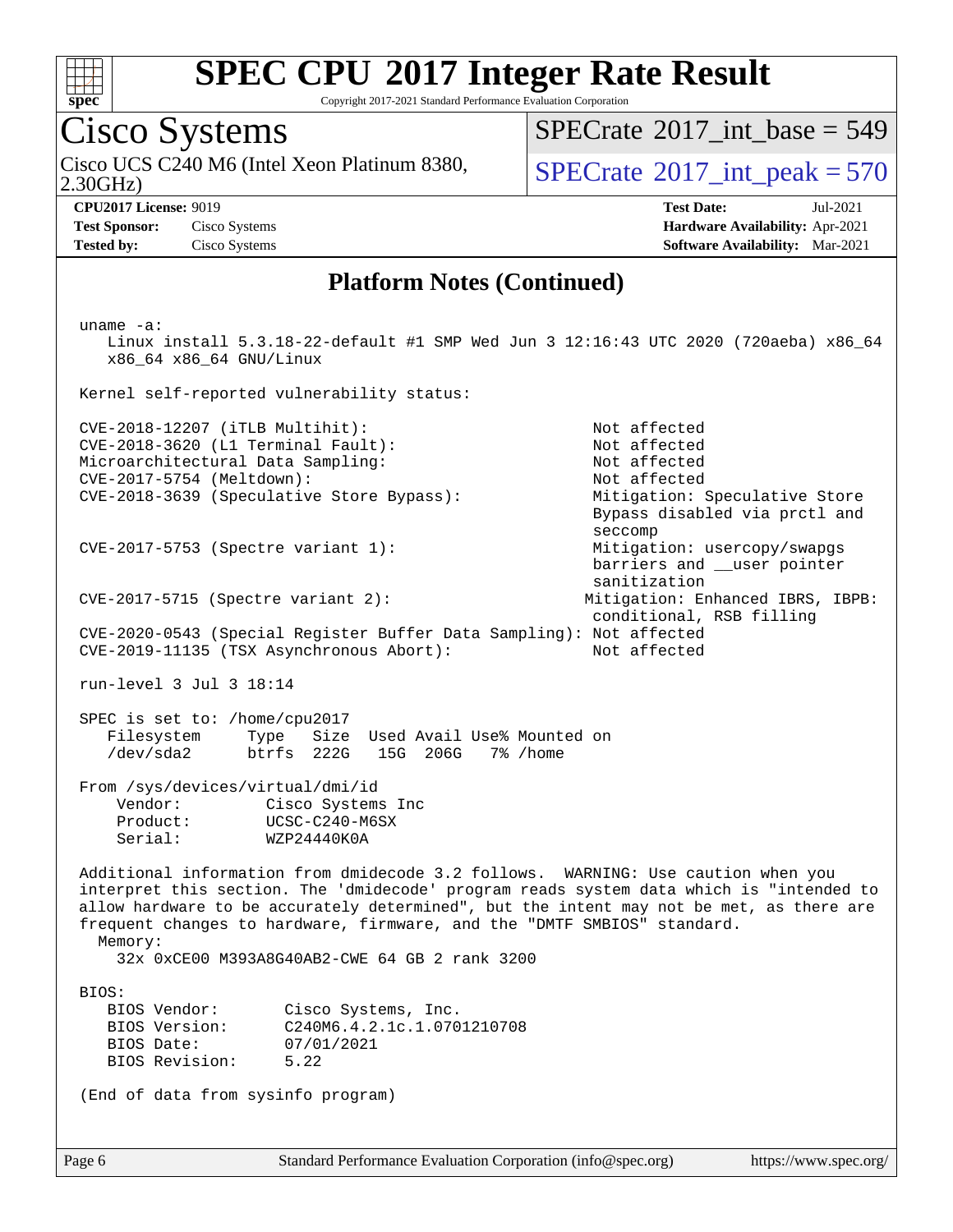

Copyright 2017-2021 Standard Performance Evaluation Corporation

Cisco Systems<br>Cisco UCS C240 M6 (Intel Xeon Platinum 8380, 2.30GHz)

 $SPECrate$ <sup>®</sup>[2017\\_int\\_base =](http://www.spec.org/auto/cpu2017/Docs/result-fields.html#SPECrate2017intbase) 549

 $SPECTate$ <sup>®</sup>[2017\\_int\\_peak = 5](http://www.spec.org/auto/cpu2017/Docs/result-fields.html#SPECrate2017intpeak)70

**[CPU2017 License:](http://www.spec.org/auto/cpu2017/Docs/result-fields.html#CPU2017License)** 9019 **[Test Date:](http://www.spec.org/auto/cpu2017/Docs/result-fields.html#TestDate)** Jul-2021 **[Test Sponsor:](http://www.spec.org/auto/cpu2017/Docs/result-fields.html#TestSponsor)** Cisco Systems **[Hardware Availability:](http://www.spec.org/auto/cpu2017/Docs/result-fields.html#HardwareAvailability)** Apr-2021 **[Tested by:](http://www.spec.org/auto/cpu2017/Docs/result-fields.html#Testedby)** Cisco Systems **[Software Availability:](http://www.spec.org/auto/cpu2017/Docs/result-fields.html#SoftwareAvailability)** Mar-2021

### **[Compiler Version Notes](http://www.spec.org/auto/cpu2017/Docs/result-fields.html#CompilerVersionNotes)**

|   | (Continued on next page)                                                                                                                                                                      |  |
|---|-----------------------------------------------------------------------------------------------------------------------------------------------------------------------------------------------|--|
|   | $Intel(R)$ oneAPI DPC++/C++ Compiler for applications running on Intel(R) 64,<br>Version 2021.1 Build 20201113                                                                                |  |
|   | 500.perlbench_r(base) 502.gcc_r(base) 505.mcf_r(base, peak)<br>525.x264_r(base, peak) 557.xz_r(base)                                                                                          |  |
|   | 2021.1 Build 20201113<br>Copyright (C) 1985-2020 Intel Corporation. All rights reserved.                                                                                                      |  |
|   | Intel(R) oneAPI DPC++/C++ Compiler for applications running on IA-32, Version                                                                                                                 |  |
| C | 502.gcc_r(peak)                                                                                                                                                                               |  |
|   | Intel(R) C Intel(R) 64 Compiler Classic for applications running on $Intel(R)$<br>64, Version 2021.1 Build 20201112_000000<br>Copyright (C) 1985-2020 Intel Corporation. All rights reserved. |  |
| C | 500.perlbench_r(peak) 557.xz_r(peak)                                                                                                                                                          |  |
|   | Copyright (C) 1985-2020 Intel Corporation. All rights reserved.                                                                                                                               |  |
|   | $Intel(R)$ oneAPI DPC++/C++ Compiler for applications running on Intel(R) 64,<br>Version 2021.1 Build 20201113                                                                                |  |
| C | $500. perlbench_r(base) 502. gcc_r(base) 505.mcf_r(base, peak)$<br>525.x264_r(base, peak) 557.xz_r(base)                                                                                      |  |
|   | 2021.1 Build 20201113<br>Copyright (C) 1985-2020 Intel Corporation. All rights reserved.                                                                                                      |  |
|   | Intel(R) oneAPI DPC++/C++ Compiler for applications running on IA-32, Version                                                                                                                 |  |
| C | $502.\text{gcc_r(peak)}$                                                                                                                                                                      |  |
|   | 64, Version 2021.1 Build 20201112_000000<br>Copyright (C) 1985-2020 Intel Corporation. All rights reserved.                                                                                   |  |
|   | Intel(R) C Intel(R) 64 Compiler Classic for applications running on $Intel(R)$                                                                                                                |  |
| C | 500.perlbench_r(peak) 557.xz_r(peak)                                                                                                                                                          |  |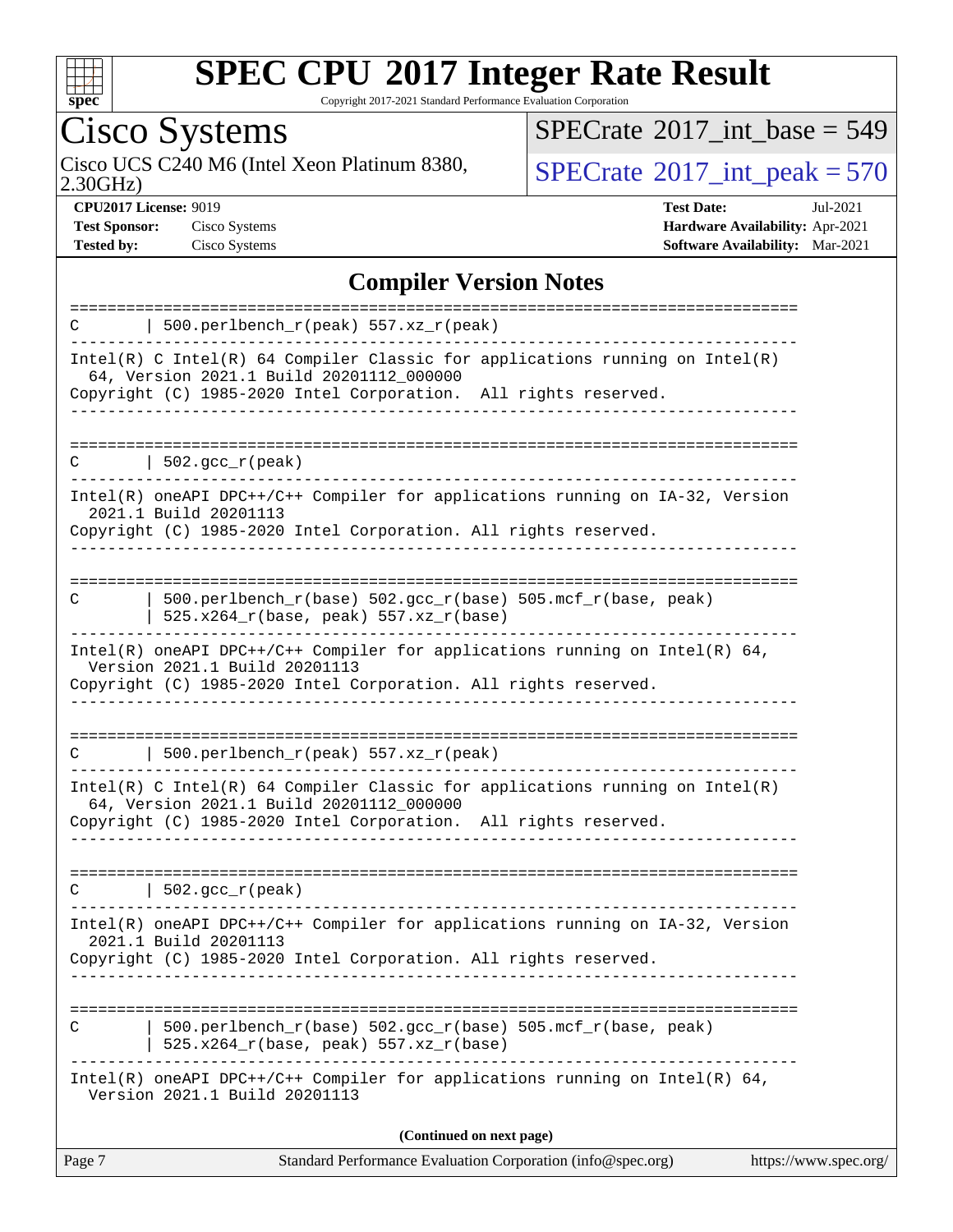

Copyright 2017-2021 Standard Performance Evaluation Corporation

# Cisco Systems

2.30GHz) Cisco UCS C240 M6 (Intel Xeon Platinum 8380,  $\boxed{\text{SPECrate}^{\circ}2017\_int\_peak = 570}$  $\boxed{\text{SPECrate}^{\circ}2017\_int\_peak = 570}$  $\boxed{\text{SPECrate}^{\circ}2017\_int\_peak = 570}$ 

 $SPECrate$ <sup>®</sup>[2017\\_int\\_base =](http://www.spec.org/auto/cpu2017/Docs/result-fields.html#SPECrate2017intbase) 549

**[CPU2017 License:](http://www.spec.org/auto/cpu2017/Docs/result-fields.html#CPU2017License)** 9019 **[Test Date:](http://www.spec.org/auto/cpu2017/Docs/result-fields.html#TestDate)** Jul-2021 **[Test Sponsor:](http://www.spec.org/auto/cpu2017/Docs/result-fields.html#TestSponsor)** Cisco Systems **[Hardware Availability:](http://www.spec.org/auto/cpu2017/Docs/result-fields.html#HardwareAvailability)** Apr-2021 **[Tested by:](http://www.spec.org/auto/cpu2017/Docs/result-fields.html#Testedby)** Cisco Systems **[Software Availability:](http://www.spec.org/auto/cpu2017/Docs/result-fields.html#SoftwareAvailability)** Mar-2021

### **[Compiler Version Notes \(Continued\)](http://www.spec.org/auto/cpu2017/Docs/result-fields.html#CompilerVersionNotes)**

| Copyright (C) 1985-2020 Intel Corporation. All rights reserved.                                                                                                                                   |
|---------------------------------------------------------------------------------------------------------------------------------------------------------------------------------------------------|
|                                                                                                                                                                                                   |
| ===============================<br>500.perlbench_r(peak) 557.xz_r(peak)<br>C                                                                                                                      |
| $Intel(R)$ C Intel(R) 64 Compiler Classic for applications running on Intel(R)<br>64, Version 2021.1 Build 20201112_000000<br>Copyright (C) 1985-2020 Intel Corporation. All rights reserved.     |
|                                                                                                                                                                                                   |
| $  502.\text{gcc\_r}(\text{peak})$<br>C                                                                                                                                                           |
| Intel(R) oneAPI DPC++/C++ Compiler for applications running on IA-32, Version<br>2021.1 Build 20201113<br>Copyright (C) 1985-2020 Intel Corporation. All rights reserved.                         |
|                                                                                                                                                                                                   |
| 500.perlbench_r(base) 502.gcc_r(base) 505.mcf_r(base, peak)<br>C<br>$525.x264_r(base, peak) 557.xz_r(base)$                                                                                       |
| Intel(R) oneAPI DPC++/C++ Compiler for applications running on Intel(R) 64,<br>Version 2021.1 Build 20201113<br>Copyright (C) 1985-2020 Intel Corporation. All rights reserved.                   |
|                                                                                                                                                                                                   |
| 520.omnetpp_r(base, peak) 523.xalancbmk_r(base, peak)<br>$C++$<br>531.deepsjeng_r(base, peak) 541.leela_r(base, peak)                                                                             |
| Intel(R) oneAPI DPC++/C++ Compiler for applications running on Intel(R) 64,<br>Version 2021.1 Build 20201113<br>Copyright (C) 1985-2020 Intel Corporation. All rights reserved.                   |
|                                                                                                                                                                                                   |
| Fortran   548. exchange2 $r(base, peak)$                                                                                                                                                          |
| Intel(R) Fortran Intel(R) 64 Compiler Classic for applications running on<br>Intel(R) 64, Version 2021.1 Build 20201112_000000<br>Copyright (C) 1985-2020 Intel Corporation. All rights reserved. |
|                                                                                                                                                                                                   |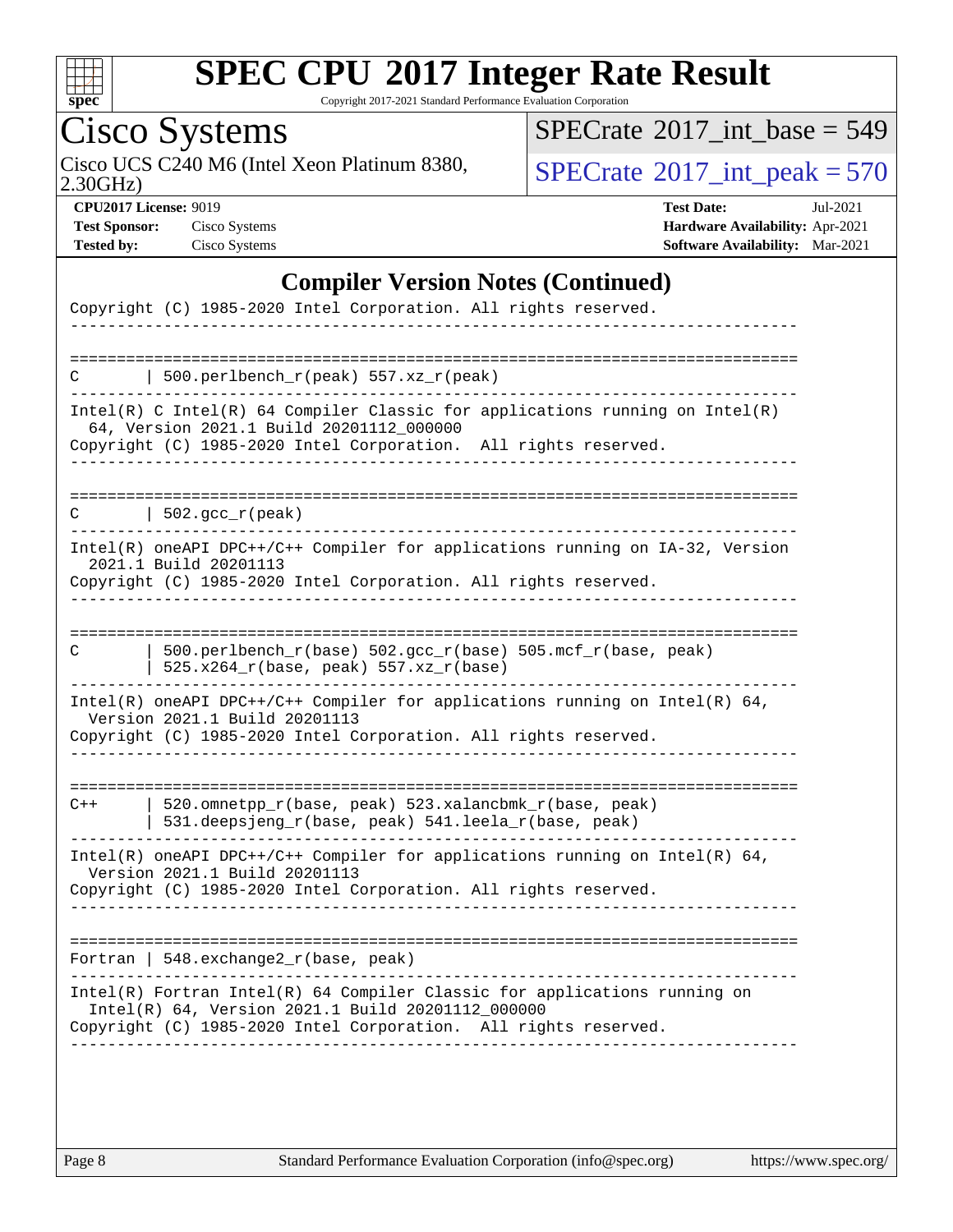

Copyright 2017-2021 Standard Performance Evaluation Corporation

## Cisco Systems

2.30GHz) Cisco UCS C240 M6 (Intel Xeon Platinum 8380,  $\vert$  [SPECrate](http://www.spec.org/auto/cpu2017/Docs/result-fields.html#SPECrate2017intpeak)<sup>®</sup>[2017\\_int\\_peak = 5](http://www.spec.org/auto/cpu2017/Docs/result-fields.html#SPECrate2017intpeak)70

 $SPECTate@2017_int\_base = 549$ 

**[CPU2017 License:](http://www.spec.org/auto/cpu2017/Docs/result-fields.html#CPU2017License)** 9019 **[Test Date:](http://www.spec.org/auto/cpu2017/Docs/result-fields.html#TestDate)** Jul-2021 **[Test Sponsor:](http://www.spec.org/auto/cpu2017/Docs/result-fields.html#TestSponsor)** Cisco Systems **[Hardware Availability:](http://www.spec.org/auto/cpu2017/Docs/result-fields.html#HardwareAvailability)** Apr-2021 **[Tested by:](http://www.spec.org/auto/cpu2017/Docs/result-fields.html#Testedby)** Cisco Systems **[Software Availability:](http://www.spec.org/auto/cpu2017/Docs/result-fields.html#SoftwareAvailability)** Mar-2021

### **[Base Compiler Invocation](http://www.spec.org/auto/cpu2017/Docs/result-fields.html#BaseCompilerInvocation)**

[C benchmarks](http://www.spec.org/auto/cpu2017/Docs/result-fields.html#Cbenchmarks):

[icx](http://www.spec.org/cpu2017/results/res2021q3/cpu2017-20210720-28374.flags.html#user_CCbase_intel_icx_fe2d28d19ae2a5db7c42fe0f2a2aed77cb715edd4aeb23434404a8be6683fe239869bb6ca8154ca98265c2e3b9226a719a0efe2953a4a7018c379b7010ccf087)

[C++ benchmarks:](http://www.spec.org/auto/cpu2017/Docs/result-fields.html#CXXbenchmarks) [icpx](http://www.spec.org/cpu2017/results/res2021q3/cpu2017-20210720-28374.flags.html#user_CXXbase_intel_icpx_1e918ed14c436bf4b9b7c8bcdd51d4539fc71b3df010bd1e9f8732d9c34c2b2914e48204a846820f3c0ebb4095dea797a5c30b458ac0b6dffac65d78f781f5ca)

[Fortran benchmarks](http://www.spec.org/auto/cpu2017/Docs/result-fields.html#Fortranbenchmarks): [ifort](http://www.spec.org/cpu2017/results/res2021q3/cpu2017-20210720-28374.flags.html#user_FCbase_intel_ifort_8111460550e3ca792625aed983ce982f94888b8b503583aa7ba2b8303487b4d8a21a13e7191a45c5fd58ff318f48f9492884d4413fa793fd88dd292cad7027ca)

### **[Base Portability Flags](http://www.spec.org/auto/cpu2017/Docs/result-fields.html#BasePortabilityFlags)**

 500.perlbench\_r: [-DSPEC\\_LP64](http://www.spec.org/cpu2017/results/res2021q3/cpu2017-20210720-28374.flags.html#b500.perlbench_r_basePORTABILITY_DSPEC_LP64) [-DSPEC\\_LINUX\\_X64](http://www.spec.org/cpu2017/results/res2021q3/cpu2017-20210720-28374.flags.html#b500.perlbench_r_baseCPORTABILITY_DSPEC_LINUX_X64) 502.gcc\_r: [-DSPEC\\_LP64](http://www.spec.org/cpu2017/results/res2021q3/cpu2017-20210720-28374.flags.html#suite_basePORTABILITY502_gcc_r_DSPEC_LP64) 505.mcf\_r: [-DSPEC\\_LP64](http://www.spec.org/cpu2017/results/res2021q3/cpu2017-20210720-28374.flags.html#suite_basePORTABILITY505_mcf_r_DSPEC_LP64) 520.omnetpp\_r: [-DSPEC\\_LP64](http://www.spec.org/cpu2017/results/res2021q3/cpu2017-20210720-28374.flags.html#suite_basePORTABILITY520_omnetpp_r_DSPEC_LP64) 523.xalancbmk\_r: [-DSPEC\\_LP64](http://www.spec.org/cpu2017/results/res2021q3/cpu2017-20210720-28374.flags.html#suite_basePORTABILITY523_xalancbmk_r_DSPEC_LP64) [-DSPEC\\_LINUX](http://www.spec.org/cpu2017/results/res2021q3/cpu2017-20210720-28374.flags.html#b523.xalancbmk_r_baseCXXPORTABILITY_DSPEC_LINUX) 525.x264\_r: [-DSPEC\\_LP64](http://www.spec.org/cpu2017/results/res2021q3/cpu2017-20210720-28374.flags.html#suite_basePORTABILITY525_x264_r_DSPEC_LP64) 531.deepsjeng\_r: [-DSPEC\\_LP64](http://www.spec.org/cpu2017/results/res2021q3/cpu2017-20210720-28374.flags.html#suite_basePORTABILITY531_deepsjeng_r_DSPEC_LP64) 541.leela\_r: [-DSPEC\\_LP64](http://www.spec.org/cpu2017/results/res2021q3/cpu2017-20210720-28374.flags.html#suite_basePORTABILITY541_leela_r_DSPEC_LP64) 548.exchange2\_r: [-DSPEC\\_LP64](http://www.spec.org/cpu2017/results/res2021q3/cpu2017-20210720-28374.flags.html#suite_basePORTABILITY548_exchange2_r_DSPEC_LP64) 557.xz\_r: [-DSPEC\\_LP64](http://www.spec.org/cpu2017/results/res2021q3/cpu2017-20210720-28374.flags.html#suite_basePORTABILITY557_xz_r_DSPEC_LP64)

## **[Base Optimization Flags](http://www.spec.org/auto/cpu2017/Docs/result-fields.html#BaseOptimizationFlags)**

[C benchmarks](http://www.spec.org/auto/cpu2017/Docs/result-fields.html#Cbenchmarks):

```
-w -std=c11 -m64 -Wl,-z,muldefs -xCORE-AVX512 -O3 -ffast-math
-flto -mfpmath=sse -funroll-loops -qopt-mem-layout-trans=4
-mbranches-within-32B-boundaries
-L/opt/intel/oneapi/compiler/2021.1.1/linux/compiler/lib/intel64_lin
-lqkmalloc
```
[C++ benchmarks:](http://www.spec.org/auto/cpu2017/Docs/result-fields.html#CXXbenchmarks) [-w](http://www.spec.org/cpu2017/results/res2021q3/cpu2017-20210720-28374.flags.html#user_CXXbase_supress_warning_66fb2c4e5c1dd10f38bdd29623979399e5ae75ae6e5453792d82ef66afed381df4a8602f92cac8d2ea0fffa7b93b4b1ccb9ecad4af01c9b2fe338b2082ae3859) [-m64](http://www.spec.org/cpu2017/results/res2021q3/cpu2017-20210720-28374.flags.html#user_CXXbase_m64-icc) [-Wl,-z,muldefs](http://www.spec.org/cpu2017/results/res2021q3/cpu2017-20210720-28374.flags.html#user_CXXbase_link_force_multiple1_b4cbdb97b34bdee9ceefcfe54f4c8ea74255f0b02a4b23e853cdb0e18eb4525ac79b5a88067c842dd0ee6996c24547a27a4b99331201badda8798ef8a743f577) [-xCORE-AVX512](http://www.spec.org/cpu2017/results/res2021q3/cpu2017-20210720-28374.flags.html#user_CXXbase_f-xCORE-AVX512) [-O3](http://www.spec.org/cpu2017/results/res2021q3/cpu2017-20210720-28374.flags.html#user_CXXbase_f-O3) [-ffast-math](http://www.spec.org/cpu2017/results/res2021q3/cpu2017-20210720-28374.flags.html#user_CXXbase_f-ffast-math) [-flto](http://www.spec.org/cpu2017/results/res2021q3/cpu2017-20210720-28374.flags.html#user_CXXbase_f-flto) [-mfpmath=sse](http://www.spec.org/cpu2017/results/res2021q3/cpu2017-20210720-28374.flags.html#user_CXXbase_f-mfpmath_70eb8fac26bde974f8ab713bc9086c5621c0b8d2f6c86f38af0bd7062540daf19db5f3a066d8c6684be05d84c9b6322eb3b5be6619d967835195b93d6c02afa1) [-funroll-loops](http://www.spec.org/cpu2017/results/res2021q3/cpu2017-20210720-28374.flags.html#user_CXXbase_f-funroll-loops) [-qopt-mem-layout-trans=4](http://www.spec.org/cpu2017/results/res2021q3/cpu2017-20210720-28374.flags.html#user_CXXbase_f-qopt-mem-layout-trans_fa39e755916c150a61361b7846f310bcdf6f04e385ef281cadf3647acec3f0ae266d1a1d22d972a7087a248fd4e6ca390a3634700869573d231a252c784941a8) [-mbranches-within-32B-boundaries](http://www.spec.org/cpu2017/results/res2021q3/cpu2017-20210720-28374.flags.html#user_CXXbase_f-mbranches-within-32B-boundaries) [-L/opt/intel/oneapi/compiler/2021.1.1/linux/compiler/lib/intel64\\_lin](http://www.spec.org/cpu2017/results/res2021q3/cpu2017-20210720-28374.flags.html#user_CXXbase_linkpath_f3ac96bc44eb3356c66274e76f12ce7989555e6431aa425d8bf37251b5a0a8e4f20d385a762420f3e0cdf627bb737484454017ddfa67f55a42ce17058c8be12d) [-lqkmalloc](http://www.spec.org/cpu2017/results/res2021q3/cpu2017-20210720-28374.flags.html#user_CXXbase_qkmalloc_link_lib_79a818439969f771c6bc311cfd333c00fc099dad35c030f5aab9dda831713d2015205805422f83de8875488a2991c0a156aaa600e1f9138f8fc37004abc96dc5)

[Fortran benchmarks](http://www.spec.org/auto/cpu2017/Docs/result-fields.html#Fortranbenchmarks):

```
-w -m64 -Wl,-z,muldefs -xCORE-AVX512 -O3 -ipo -no-prec-div
-qopt-mem-layout-trans=4 -nostandard-realloc-lhs -align array32byte
-auto -mbranches-within-32B-boundaries
```

| Page 9<br>Standard Performance Evaluation Corporation (info@spec.org) | https://www.spec.org/ |
|-----------------------------------------------------------------------|-----------------------|
|-----------------------------------------------------------------------|-----------------------|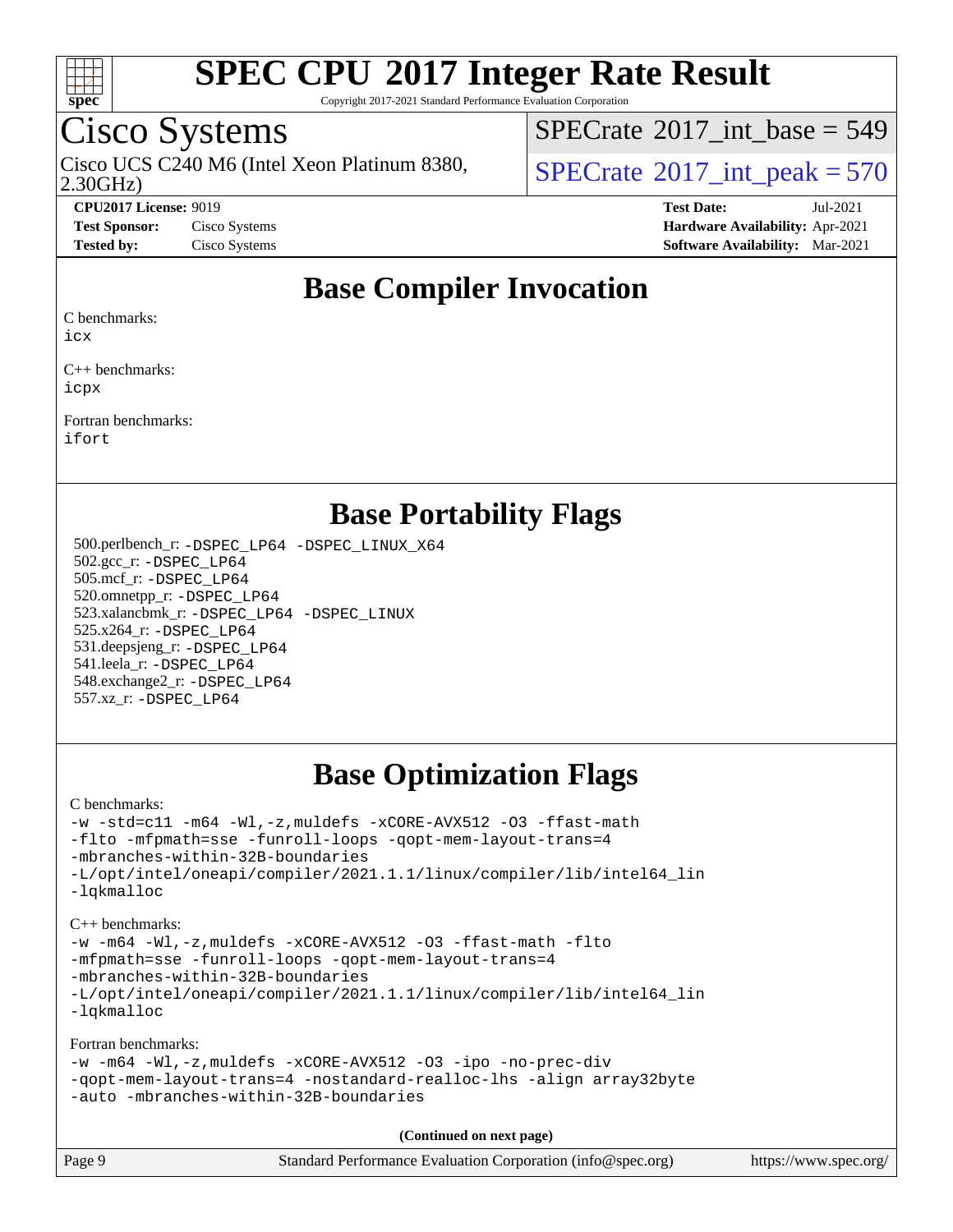

Copyright 2017-2021 Standard Performance Evaluation Corporation

## Cisco Systems

2.30GHz) Cisco UCS C240 M6 (Intel Xeon Platinum 8380,  $\vert$  [SPECrate](http://www.spec.org/auto/cpu2017/Docs/result-fields.html#SPECrate2017intpeak)<sup>®</sup>[2017\\_int\\_peak = 5](http://www.spec.org/auto/cpu2017/Docs/result-fields.html#SPECrate2017intpeak)70

 $SPECTate@2017_int\_base = 549$ 

**[Test Sponsor:](http://www.spec.org/auto/cpu2017/Docs/result-fields.html#TestSponsor)** Cisco Systems **[Hardware Availability:](http://www.spec.org/auto/cpu2017/Docs/result-fields.html#HardwareAvailability)** Apr-2021 **[Tested by:](http://www.spec.org/auto/cpu2017/Docs/result-fields.html#Testedby)** Cisco Systems **[Software Availability:](http://www.spec.org/auto/cpu2017/Docs/result-fields.html#SoftwareAvailability)** Mar-2021

**[CPU2017 License:](http://www.spec.org/auto/cpu2017/Docs/result-fields.html#CPU2017License)** 9019 **[Test Date:](http://www.spec.org/auto/cpu2017/Docs/result-fields.html#TestDate)** Jul-2021

## **[Base Optimization Flags \(Continued\)](http://www.spec.org/auto/cpu2017/Docs/result-fields.html#BaseOptimizationFlags)**

[Fortran benchmarks](http://www.spec.org/auto/cpu2017/Docs/result-fields.html#Fortranbenchmarks) (continued):

[-L/opt/intel/oneapi/compiler/2021.1.1/linux/compiler/lib/intel64\\_lin](http://www.spec.org/cpu2017/results/res2021q3/cpu2017-20210720-28374.flags.html#user_FCbase_linkpath_f3ac96bc44eb3356c66274e76f12ce7989555e6431aa425d8bf37251b5a0a8e4f20d385a762420f3e0cdf627bb737484454017ddfa67f55a42ce17058c8be12d) [-lqkmalloc](http://www.spec.org/cpu2017/results/res2021q3/cpu2017-20210720-28374.flags.html#user_FCbase_qkmalloc_link_lib_79a818439969f771c6bc311cfd333c00fc099dad35c030f5aab9dda831713d2015205805422f83de8875488a2991c0a156aaa600e1f9138f8fc37004abc96dc5)

**[Peak Compiler Invocation](http://www.spec.org/auto/cpu2017/Docs/result-fields.html#PeakCompilerInvocation)**

[C benchmarks \(except as noted below\)](http://www.spec.org/auto/cpu2017/Docs/result-fields.html#Cbenchmarksexceptasnotedbelow): [icx](http://www.spec.org/cpu2017/results/res2021q3/cpu2017-20210720-28374.flags.html#user_CCpeak_intel_icx_fe2d28d19ae2a5db7c42fe0f2a2aed77cb715edd4aeb23434404a8be6683fe239869bb6ca8154ca98265c2e3b9226a719a0efe2953a4a7018c379b7010ccf087)

500.perlbench\_r: [icc](http://www.spec.org/cpu2017/results/res2021q3/cpu2017-20210720-28374.flags.html#user_peakCCLD500_perlbench_r_intel_icc_66fc1ee009f7361af1fbd72ca7dcefbb700085f36577c54f309893dd4ec40d12360134090235512931783d35fd58c0460139e722d5067c5574d8eaf2b3e37e92)

557.xz\_r: [icc](http://www.spec.org/cpu2017/results/res2021q3/cpu2017-20210720-28374.flags.html#user_peakCCLD557_xz_r_intel_icc_66fc1ee009f7361af1fbd72ca7dcefbb700085f36577c54f309893dd4ec40d12360134090235512931783d35fd58c0460139e722d5067c5574d8eaf2b3e37e92)

[C++ benchmarks:](http://www.spec.org/auto/cpu2017/Docs/result-fields.html#CXXbenchmarks) [icpx](http://www.spec.org/cpu2017/results/res2021q3/cpu2017-20210720-28374.flags.html#user_CXXpeak_intel_icpx_1e918ed14c436bf4b9b7c8bcdd51d4539fc71b3df010bd1e9f8732d9c34c2b2914e48204a846820f3c0ebb4095dea797a5c30b458ac0b6dffac65d78f781f5ca)

[Fortran benchmarks](http://www.spec.org/auto/cpu2017/Docs/result-fields.html#Fortranbenchmarks): [ifort](http://www.spec.org/cpu2017/results/res2021q3/cpu2017-20210720-28374.flags.html#user_FCpeak_intel_ifort_8111460550e3ca792625aed983ce982f94888b8b503583aa7ba2b8303487b4d8a21a13e7191a45c5fd58ff318f48f9492884d4413fa793fd88dd292cad7027ca)

## **[Peak Portability Flags](http://www.spec.org/auto/cpu2017/Docs/result-fields.html#PeakPortabilityFlags)**

 500.perlbench\_r: [-DSPEC\\_LP64](http://www.spec.org/cpu2017/results/res2021q3/cpu2017-20210720-28374.flags.html#b500.perlbench_r_peakPORTABILITY_DSPEC_LP64) [-DSPEC\\_LINUX\\_X64](http://www.spec.org/cpu2017/results/res2021q3/cpu2017-20210720-28374.flags.html#b500.perlbench_r_peakCPORTABILITY_DSPEC_LINUX_X64) 502.gcc\_r: [-D\\_FILE\\_OFFSET\\_BITS=64](http://www.spec.org/cpu2017/results/res2021q3/cpu2017-20210720-28374.flags.html#user_peakPORTABILITY502_gcc_r_file_offset_bits_64_5ae949a99b284ddf4e95728d47cb0843d81b2eb0e18bdfe74bbf0f61d0b064f4bda2f10ea5eb90e1dcab0e84dbc592acfc5018bc955c18609f94ddb8d550002c) 505.mcf\_r: [-DSPEC\\_LP64](http://www.spec.org/cpu2017/results/res2021q3/cpu2017-20210720-28374.flags.html#suite_peakPORTABILITY505_mcf_r_DSPEC_LP64) 520.omnetpp\_r: [-DSPEC\\_LP64](http://www.spec.org/cpu2017/results/res2021q3/cpu2017-20210720-28374.flags.html#suite_peakPORTABILITY520_omnetpp_r_DSPEC_LP64) 523.xalancbmk\_r: [-DSPEC\\_LP64](http://www.spec.org/cpu2017/results/res2021q3/cpu2017-20210720-28374.flags.html#suite_peakPORTABILITY523_xalancbmk_r_DSPEC_LP64) [-DSPEC\\_LINUX](http://www.spec.org/cpu2017/results/res2021q3/cpu2017-20210720-28374.flags.html#b523.xalancbmk_r_peakCXXPORTABILITY_DSPEC_LINUX) 525.x264\_r: [-DSPEC\\_LP64](http://www.spec.org/cpu2017/results/res2021q3/cpu2017-20210720-28374.flags.html#suite_peakPORTABILITY525_x264_r_DSPEC_LP64) 531.deepsjeng\_r: [-DSPEC\\_LP64](http://www.spec.org/cpu2017/results/res2021q3/cpu2017-20210720-28374.flags.html#suite_peakPORTABILITY531_deepsjeng_r_DSPEC_LP64) 541.leela\_r: [-DSPEC\\_LP64](http://www.spec.org/cpu2017/results/res2021q3/cpu2017-20210720-28374.flags.html#suite_peakPORTABILITY541_leela_r_DSPEC_LP64) 548.exchange2\_r: [-DSPEC\\_LP64](http://www.spec.org/cpu2017/results/res2021q3/cpu2017-20210720-28374.flags.html#suite_peakPORTABILITY548_exchange2_r_DSPEC_LP64) 557.xz\_r: [-DSPEC\\_LP64](http://www.spec.org/cpu2017/results/res2021q3/cpu2017-20210720-28374.flags.html#suite_peakPORTABILITY557_xz_r_DSPEC_LP64)

## **[Peak Optimization Flags](http://www.spec.org/auto/cpu2017/Docs/result-fields.html#PeakOptimizationFlags)**

[C benchmarks](http://www.spec.org/auto/cpu2017/Docs/result-fields.html#Cbenchmarks):

```
 500.perlbench_r: -Wl,-z,muldefs -prof-gen(pass 1) -prof-use(pass 2)
-xCORE-AVX512 -ipo -O3 -no-prec-div
-qopt-mem-layout-trans=4 -fno-strict-overflow
-mbranches-within-32B-boundaries
```
**(Continued on next page)**

Page 10 Standard Performance Evaluation Corporation [\(info@spec.org\)](mailto:info@spec.org) <https://www.spec.org/>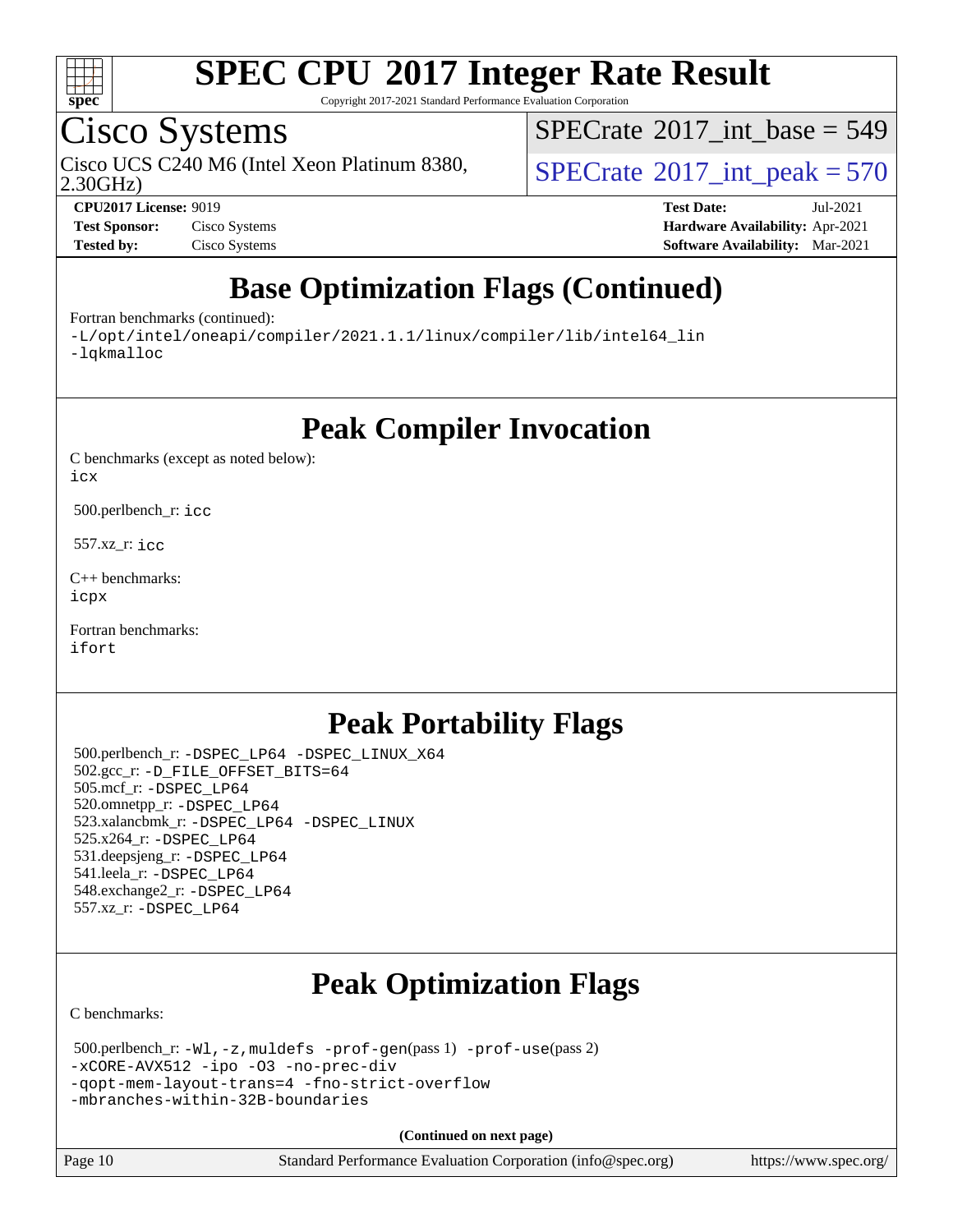

Copyright 2017-2021 Standard Performance Evaluation Corporation

Cisco Systems

2.30GHz) Cisco UCS C240 M6 (Intel Xeon Platinum 8380,  $\vert$  [SPECrate](http://www.spec.org/auto/cpu2017/Docs/result-fields.html#SPECrate2017intpeak)<sup>®</sup>[2017\\_int\\_peak = 5](http://www.spec.org/auto/cpu2017/Docs/result-fields.html#SPECrate2017intpeak)70

 $SPECrate$ <sup>®</sup>[2017\\_int\\_base =](http://www.spec.org/auto/cpu2017/Docs/result-fields.html#SPECrate2017intbase) 549

| <b>Test Sponsor:</b> | Cisco Systems |
|----------------------|---------------|
| <b>Tested by:</b>    | Cisco Systems |

**[CPU2017 License:](http://www.spec.org/auto/cpu2017/Docs/result-fields.html#CPU2017License)** 9019 **[Test Date:](http://www.spec.org/auto/cpu2017/Docs/result-fields.html#TestDate)** Jul-2021 **[Hardware Availability:](http://www.spec.org/auto/cpu2017/Docs/result-fields.html#HardwareAvailability)** Apr-2021 **[Software Availability:](http://www.spec.org/auto/cpu2017/Docs/result-fields.html#SoftwareAvailability)** Mar-2021

## **[Peak Optimization Flags \(Continued\)](http://www.spec.org/auto/cpu2017/Docs/result-fields.html#PeakOptimizationFlags)**

500.perlbench\_r (continued):

```
-L/opt/intel/oneapi/compiler/2021.1.1/linux/compiler/lib/intel64_lin
-lqkmalloc
 502.gcc_r: -m32
-L/opt/intel/oneapi/compiler/2021.1.1/linux/compiler/lib/ia32_lin
-std=gnu89 -Wl,-z,muldefs -fprofile-generate(pass 1)
-fprofile-use=default.profdata(pass 2) -xCORE-AVX512 -flto
-Ofast(pass 1) -O3 -ffast-math -qopt-mem-layout-trans=4
-mbranches-within-32B-boundaries
-L/usr/local/jemalloc32-5.0.1/lib -ljemalloc
 505.mcf_r: basepeak = yes
525.x264-w-std=c11-m64-Wl,-z,muldefs-xCORE-AVX512-flto
-O3 -ffast-math -qopt-mem-layout-trans=4 -fno-alias
-mbranches-within-32B-boundaries
-L/opt/intel/oneapi/compiler/2021.1.1/linux/compiler/lib/intel64_lin
-lqkmalloc
 557.xz_r: -Wl,-z,muldefs -xCORE-AVX512 -ipo -O3 -no-prec-div
-qopt-mem-layout-trans=4 -mbranches-within-32B-boundaries
-L/opt/intel/oneapi/compiler/2021.1.1/linux/compiler/lib/intel64_lin
-lqkmalloc
C++ benchmarks: 
520.omnetpp_r: basepeak = yes
 523.xalancbmk_r: basepeak = yes
 531.deepsjeng_r: basepeak = yes
 541.leela_r: basepeak = yes
Fortran benchmarks: 
 548.exchange2_r: basepeak = yes
                       The flags files that were used to format this result can be browsed at
 http://www.spec.org/cpu2017/flags/Intel-ic2021-official-linux64_revA.html
 http://www.spec.org/cpu2017/flags/Cisco-Platform-Settings-V1.0-ICX-revF.html
                          You can also download the XML flags sources by saving the following links:
http://www.spec.org/cpu2017/flags/Intel-ic2021-official-linux64_revA.xml
```
<http://www.spec.org/cpu2017/flags/Cisco-Platform-Settings-V1.0-ICX-revF.xml>